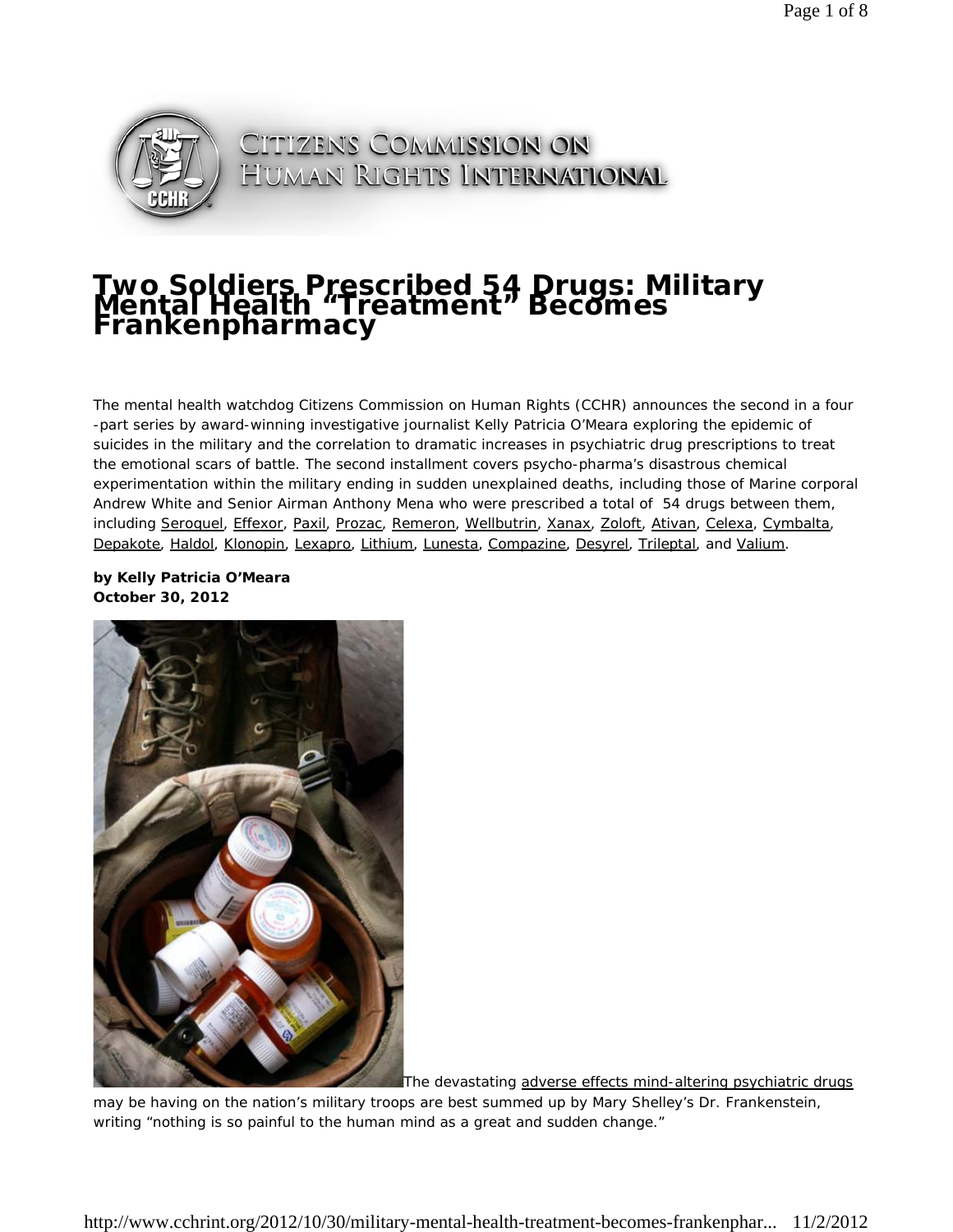Just as the fictional character, Dr. Frankenstein, turned to experiments in the laboratory to create life with fantastically horrific results, the psychiatric community, along with its pharmaceutical sidekicks, has turned to modern day chemical concoctions to alter the human mind. The result is what many believe is a growing number of equally hideous results culminating in senseless deaths, tormented lives and grief-stricken families.

The nation's military troops are taking their lives at record numbers and seemingly healthy soldiers are dying from sudden unexplained deaths. That's a fact. The data are clear, yet, despite growing evidence pointing to the enemy among us, the monstrous psycho-pharmacological experiment continues (see Part 1: Psychiatric Drugs and War: A Suicide Mission).

To truly understand the madness that has become the military's mental health services, one only need review a few cases before the horror of these unorthodox and destructive psycho-pharmacological experiments is exposed. Marine corporal Andrew White and Senior Airman Anthony Mena are just two examples of psycho-pharma's disastrous chemical experimentation.



Marine Corporal Andrew White was prescribed 19 drugs in less than one year

White was a healthy 23-year-old, gung-ho Marine returning from a nine-month tour in Iraq, who, like so many of his brothers in arms, suffered from the seemingly normal stresses of war – insomnia, nightmares and restlessness. The young corporal turned to the military's mental health system for help. Within a few short months White became unrecognizable to his family.

According to Andrew's mother, Shirley White, "he couldn't function." White, explains, "he was a Zombie… it was like we were caring for an elderly

person." White's sudden and shocking decline began shortly after beginning a multi-drug treatment.

Among the first of the VA's pharmacological concoctions in March of 2007, White was prescribed Seroquel, or "Serokill" as it is being referred of late, a powerful antipsychotic approved by the Food and Drug Administration (FDA) to treat Bi-polar disorder and Schizophrenia, along with the antidepressant, Paxil. These mind-altering psychiatric drugs made up the first "sudden change" to White's mind.

The off-label prescription of Seroquel (AstraZeneca) carries with it the following adverse reactions: irregular heartbeat, hallucinations, mood changes, panic attacks, insomnia, restlessness and suicidal thoughts or actions. These are just a few of the more than one hundred possible side effects.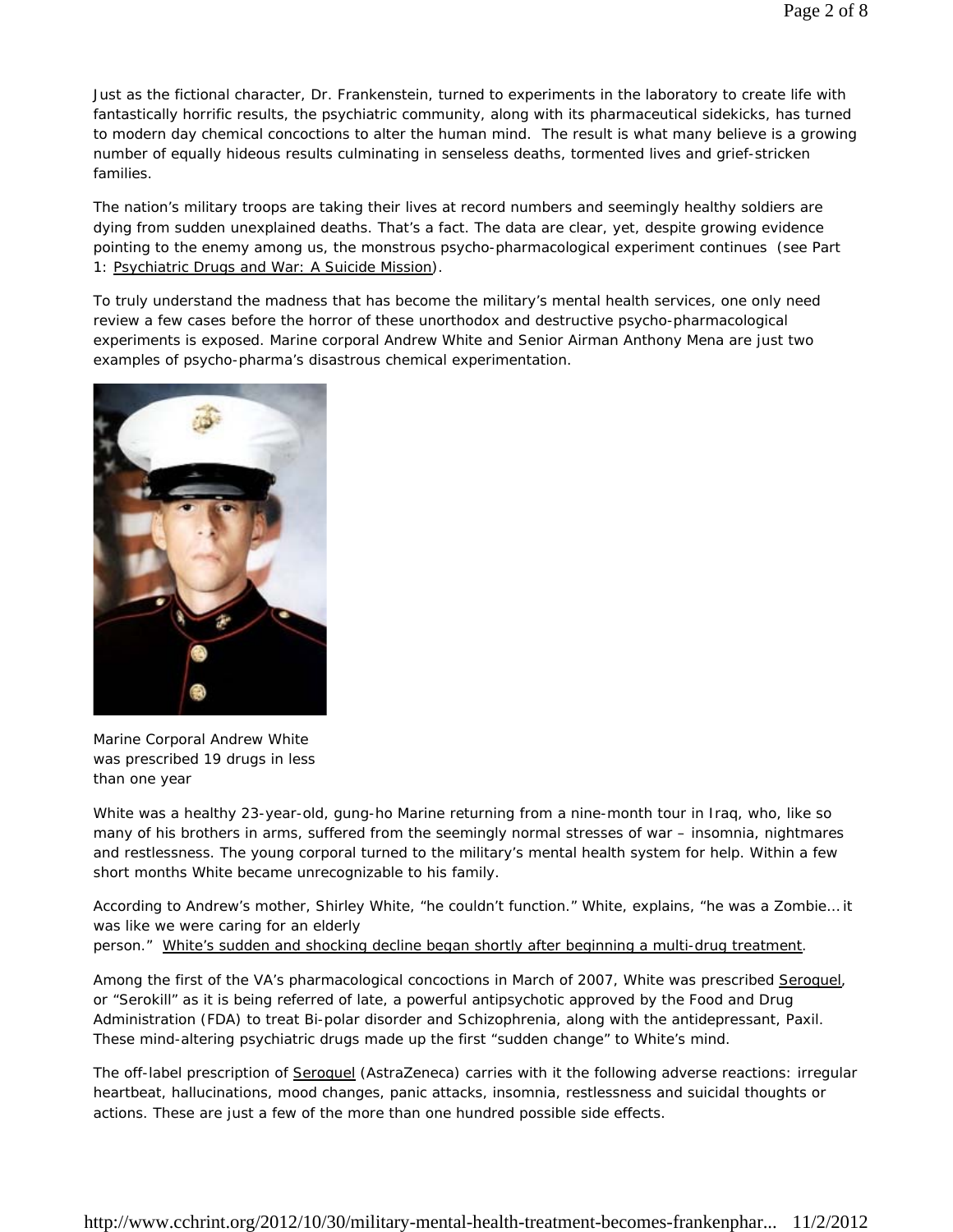The second part of White's prescribed pharmacological cocktail was the antidepressant, Paxil, an SSRI approved by the FDA to treat symptoms of PTSD, which also carries its own lengthy list of severe side effects, including restlessness, insomnia and irregular heartbeat—the very symptoms for which White had sought treatment.

Given that Seroquel was not approved to treat White's symptoms, and it carried with it all the possible severe side effects White actually complained of, one has to wonder why it was chosen as part of the VA's mind-altering cocktail. The answer may lie in the cozy relationship between top staff at the VA and the pharmaceutical industry.

Matthew J. Friedman, the executive director of the Department of Veterans Affairs National Center for PTSD, and Professor of Psychiatry and Pharmacology at Dartmouth Medical School, was on the payroll of AstraZeneca, the maker of Seroquel. And, while a consultant to AstraZeneca, Friedman was one of four authors of the American Psychiatric Association's 2009 Practice Guide for the Treatment of Patients with

Acute Stress Disorder and PTSD.<sup>[1]</sup> Additionally, as a proponent of SSRI medications to treat PTSD, Friedman also sat on the PTSD Scientific Advisory Boards for GlaxoSmithKline and Pfizer—the makers of the antidepressants <u>Paxil</u> and Zoloft.<sup>[2]</sup>

Despite Dr. Friedman's belief that cocktails of mind-altering drugs will "help" those suffering from combat related symptoms, White's symptoms not only persisted but worsened, and VA, military and civilian psychiatrists returned to their laboratories, ever convinced the next multi-drug elixir would elicit remarkable results.

Apparently the physicians and psychiatrists caring for White worked from some twisted, mad scientist laboratory mentality that if-this-cocktail-of-five-mind-altering-drugs-doesn't-work-let's-try-upping-thedosage-and-adding-drugs-we-haven't-tried. One "sudden change" to another. The problem is the more drugs that were mixed, matched and increased, the worse White's symptoms became.

And what was the explanation White's parents were provided when they questioned Andrew's doctors about his deteriorating health? "We asked his doctors," says his mother, "but they just said 'it takes time (for the pills to work).'"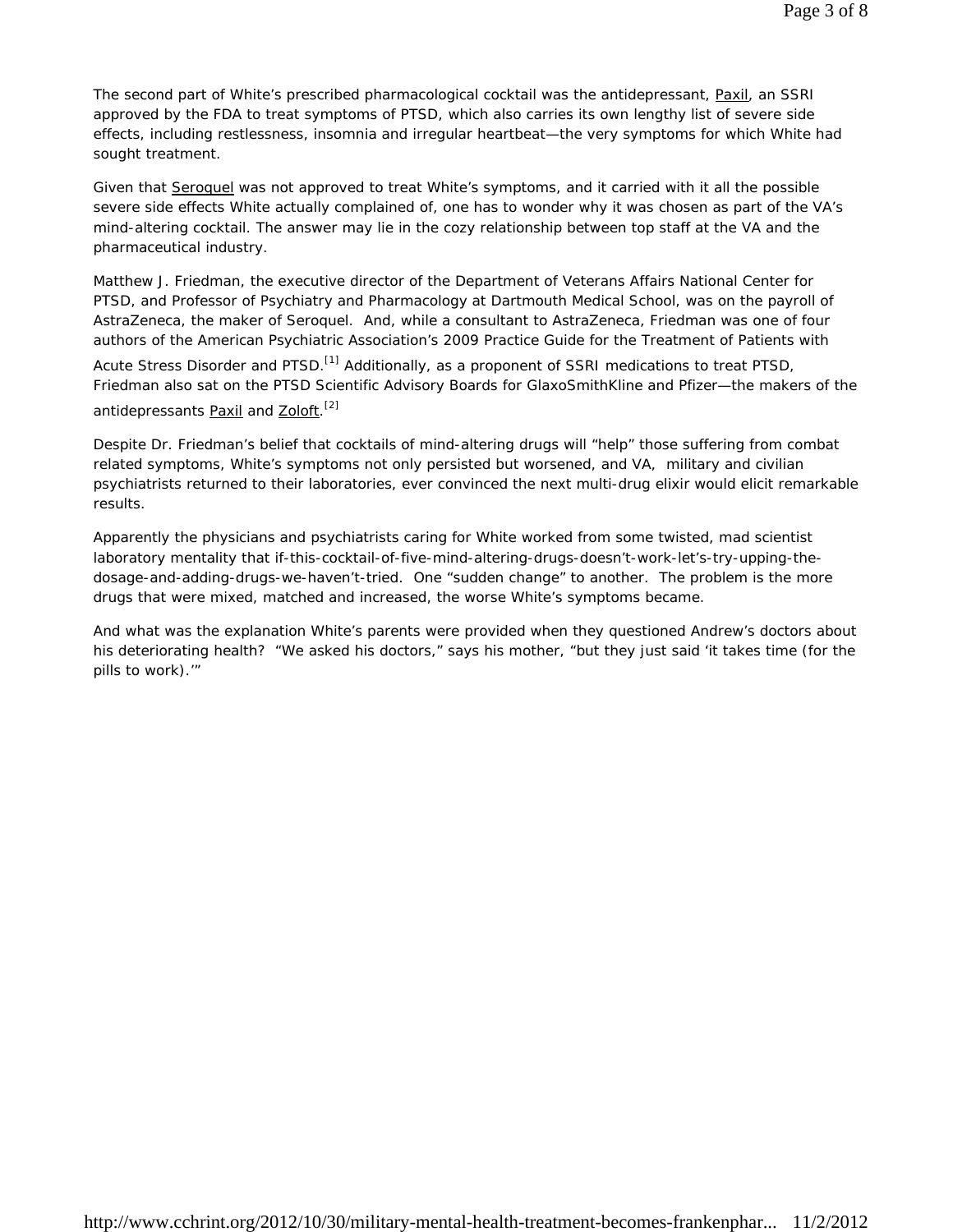## **Drugs Prescribed to Andrew White** from March 2007 to February 2008

Start: March 2007

Seroquel - an antipsychotic (Quetiapine Fumarate) Paxil - an antidepressant (Paroxetine) Klonopin - a benzodiazepine anti-anxiety (Clonazepam) Desyrel - an antidepressant (Trazodone) Celexa - an antidepressant (Citalopram Hydrobromide) Lexapro - an antidepressant (Cipralex) Trileptal - a mood stabilizer (Oxcarbazepine) Haldol - an antipsychotic (Haloperidol) Remeron - an antidepressant (Mirtazapine) Depakote - a mood stabilizer (Divalproex Sodium) Feldene - an anti-inflammatory (Piroxicam) Aleve - an anti-inflammatory (Naproxen) Hydrocodone - a pain killer Darvon - Opioid Narcotic Pain Killer (Propoxyphene) Doxycycline - an antibiotic Codeine - a cough suppressant Hydroxyzine - an allergy drug Cephalexin - an antibiotic Bacitracin Ointment - an antibiotic for skin infection

#### End: February 2008

Click image to view increasing dosages of drugs prescribed to Andrew White.

But time ran out for White when, eleven months after beginning his first cocktail of mind-altering drugs, he died in his sleep from what the medical examiner ruled an "accidental overdose of medication." After reviewing White's list of prescribed mind-altering drugs, some may seriously wonder if "accident" is a grotesquely distorted word for negligent or, perhaps, criminal? ( See complete list of drugs White had been taking here.)

Since taking his first multi-drug cocktail to the date of his death,

White had been prescribed no less than nineteen different drugs with many at ever-increasing dosages, including antidepressants, antipsychotics, anti-anxiety, pain killers and antibiotics. The prescribed drugs Methadone, Oxycodone, Paxil and Seroquel were found in his system at the time of death.

Perhaps more shocking is that White had been prescribed 1600mg of Seroquel-more than double the maximum recommended dose for someone "schizophrenic" or "psychotic." White was neither of these and, yet, the dosage of Seroquel climbed from 20mg to 1600mg over an eleven month period.

Shirley and Stan White can't prove it, but they believe it was the cocktail of the high level of Seroquel and another, or several, of the drugs White had been prescribed that caused their son's death. Given the changes that have occurred in the military and VA's prescribing, there may be some truth to these suspicions.

In 2009, the FDA expressed worries about Seroquel and, in 2011, the federal agency issued new warnings for the antipsychotic as it "may be associated with sudden cardiac arrest…in some who took high doses of Seroquel." Additionally the concerns about Seroquel, and the sudden unexplained deaths within the military, have not been ignored by the top brass at the Pentagon. In March of this year, U.S. Central Command removed Seroquel from the "approved" formulary, but there's no guarantee that it won't still be prescribed.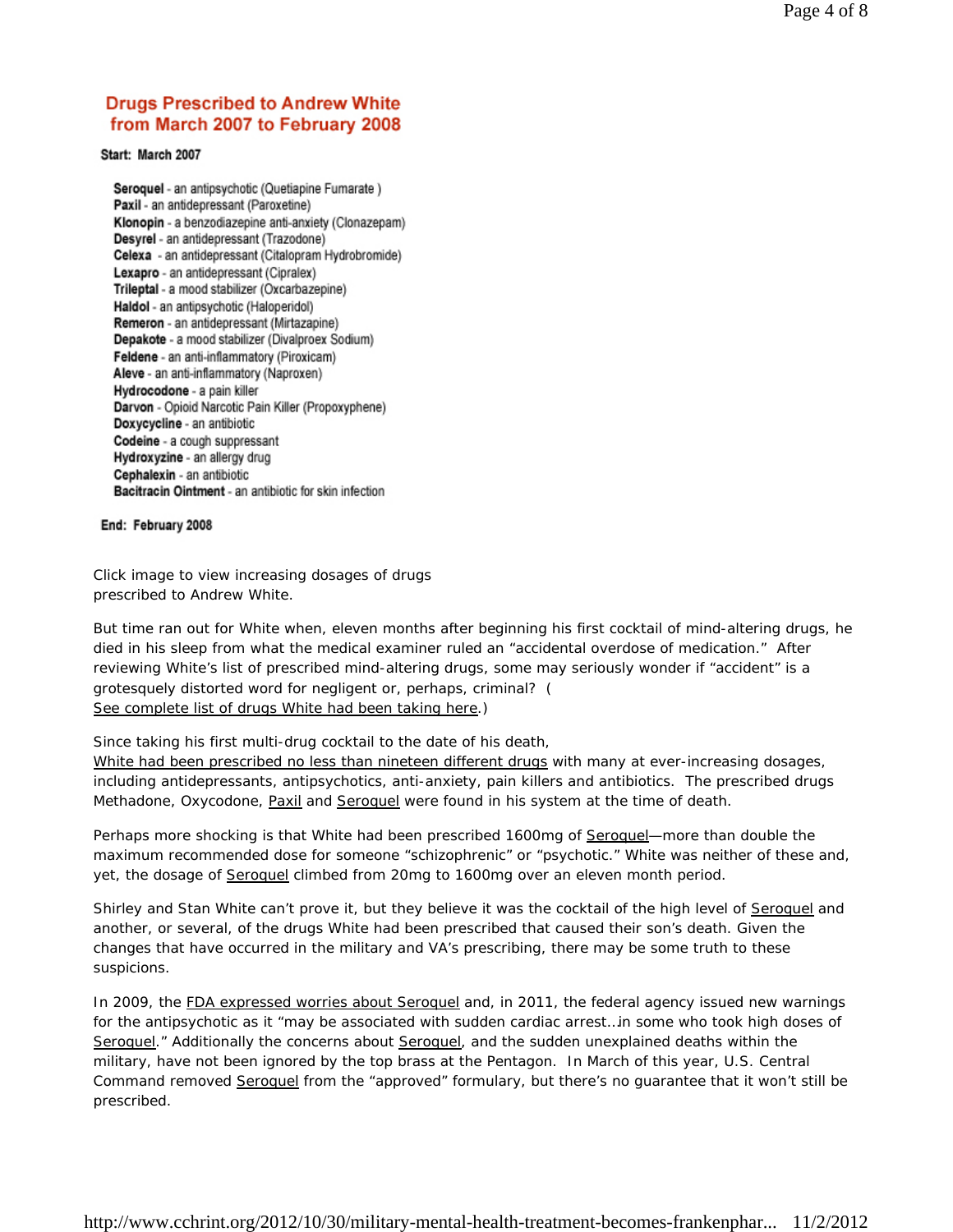White's parents believe this is a good first step, but more needs to be done to stop the chemical experimentation on the troops. "Andrew's real problems," says Shirley White, "did not start until after he was medicated." Too many other parents mimic Shirley White's sentiments, including Pat Mena who suddenly lost her son, Anthony, in July of 2009.



Senior Airman Anthony Mena was prescribed 35 drugs over an 18 month period

Twenty-three-year old Anthony (Tony) Mena did two tours in Iraq as part of Kirtland Air Force Base's 377th Security Forces Squadron. Like so many others returning from combat, Mena suffered from insomnia, restlessness and nightmares—and like White, Mena received treatment from military, VA and civilian doctors.

Mena also complained of severe back pain and was routinely told by the military and VA doctors that it was "all in his head." As it turned out, it actually was "all in his back" and when Mena was referred for help outside the military establishment, a very real medical condition was diagnosed by a civilian doctor.

#### By this time, however,

Mena already had become a victim of the military's mental health mind-altering multi-drug approach to treatment

. Between January of 2008 and his death in July 2009,

Mena had been prescribed no less than 35 prescription drugs, including numerous antidepressants, pain killers, tranquilizers and muscle relaxers.

The toxicology report revealed that Mena had nine different prescription medications in his system at the time of his sudden death – Xanax, Ambien, Dilaudid, Fentanyl, Paxil, Remeron, Skelaxin and Desyrel. Despite the numerous combinations of mind-altering drugs prescribed to Mena, he did not get "better" but, rather, became another psycho-pharma experiment gone deadly wrong. ( See complete list of drugs Andrew had been taking here.)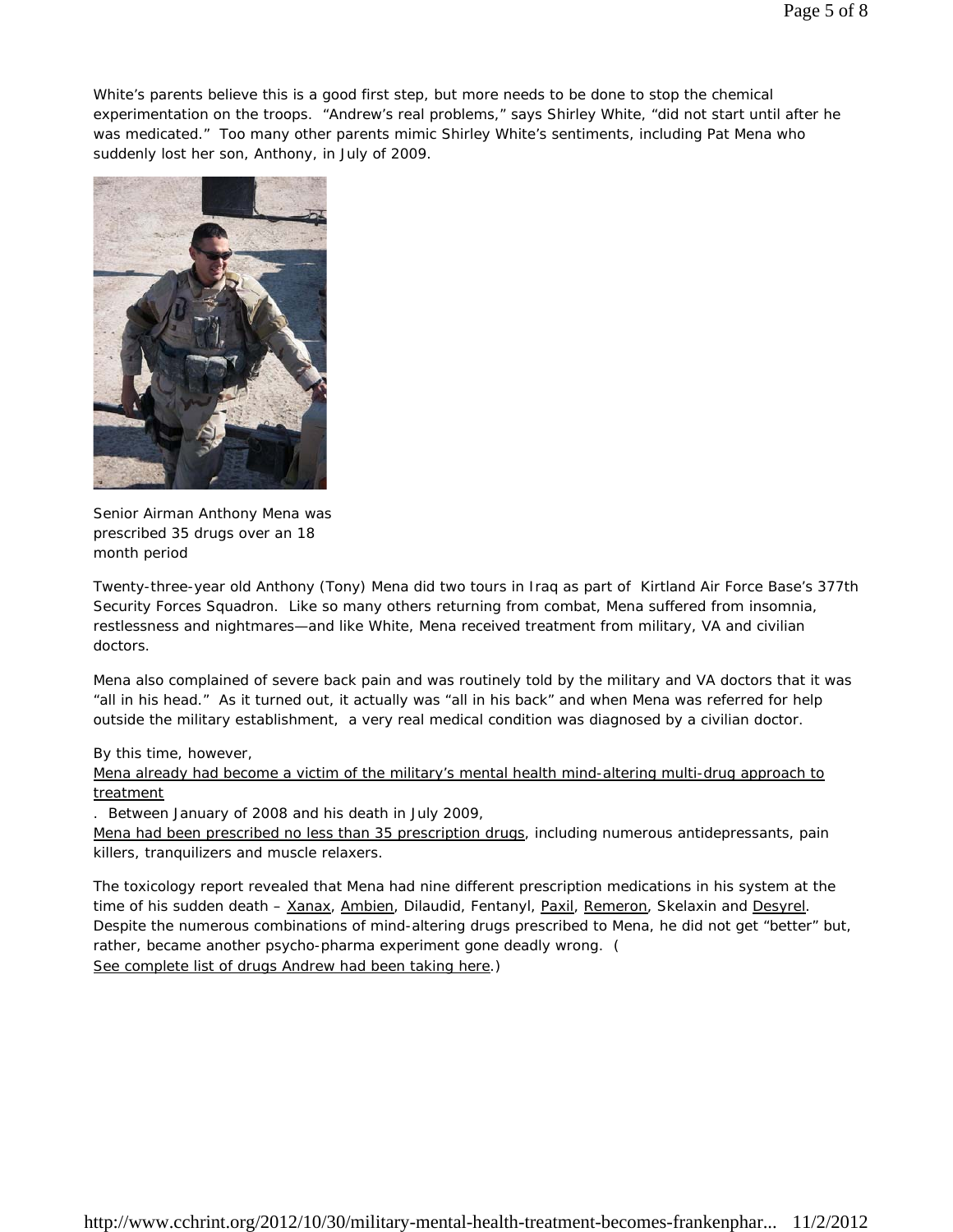## **Drugs Prescribed to Anthony Mena** from January 2008 to July 2009

Start: January 2008

Ambien - a sedative (Zolpidem) Zoloft -an antidepressant (Sertraline) Paxil - an antidepressant (Paroxetine) Xanax - an anti-anxiety drug (Alprazolam) Prozac - an antidepressant (Fluxetine) Remeron - an antidepressant (Mirtazapine) Celexa - an antidepressant (Citalopram) Klonopin - an anti-anxiety drug (Clonazepam) Effexor - an antidepressant (Venlafaxine) Desyrel - an antidepressant (Trazodone) Wellbutrin - an antidepressant (Bupropion Hydrochloride) Ativan - an anti-anxiety drug (Lorazepam) Cymbalta - an antidepressant (Duloxetine) Valium - an anti-anxiety drug (Diazepam) Lunesta - a sedative (Eszopiclone) Compazine - an antipsychotic (Prochlorperazine) Lithium - a mood stabilizer Feldene - an anti-inflammatory (Piroxicam) Toprol XL - for blood pressure (Metoprolol Succinate) Robaxin - a muscle relaxant (Methocarbamol) Percocet - an opiate narcotic pain killer (Oxycodone-Acetaminophen) Opana - an opiate narcotic pain killer (Oxymorphone) Zanaflex - a muscle relaxant (Tizanidine) Aller-Tec - an allergy drug (Cetirizine) Zantac - heartburn relief (Ranitidine) Flexeril - a muscle relaxant (Cyclobenzaprine) Magnesium Oxide - for headaches Chantix - smoking cessation drug (Varenicline) Catapres - blood pressure drug (Clonidine) Acetaminophen - a pain killer Flector Patch - a pain killer (Diclofenac Epolamine) Dilaudid - a pain killer (Hydromorphone) Skelaxin - a muscle relaxant (Metaxalone) Fentanyl - Opiate Narcotic Pain Killer Avinza - an opiate narcotic pain killer (Morphine)

End: July 2009

Click image to view increasing dosages of drugs prescribed to Anthony Mena.

According to Tony's mother, Pat Mena, "Tony didn't die from PTSD, he died from the combination cocktail—of the drugs they gave him. Tony never got better and they tried almost every antidepressant on the market." "None of the drugs," explains Mena, "helped my son and that's what I'd tell his doctors. I'd say 'you gave him a tranquilizer and I don't see him calm, you gave him an antidepressant and I don't see him happy and he'd take pain killers and he still had pain.'"

Like Stan and Shirley White, Tony's parents repeatedly questioned doctors about the number of drugs their son was taking and were continually assured that the treatment "takes time." But, like White, time ran out for Senior Airman Anthony Mena, and no crazed combination of psycho-pharma's multi-drug concoctions can turn back the clock.

Andrew White and Anthony Mena have become part of ever-increasing numbers of young, seemingly healthy soldiers who survived the horrors of war only to return home to fight, and lose, their toughest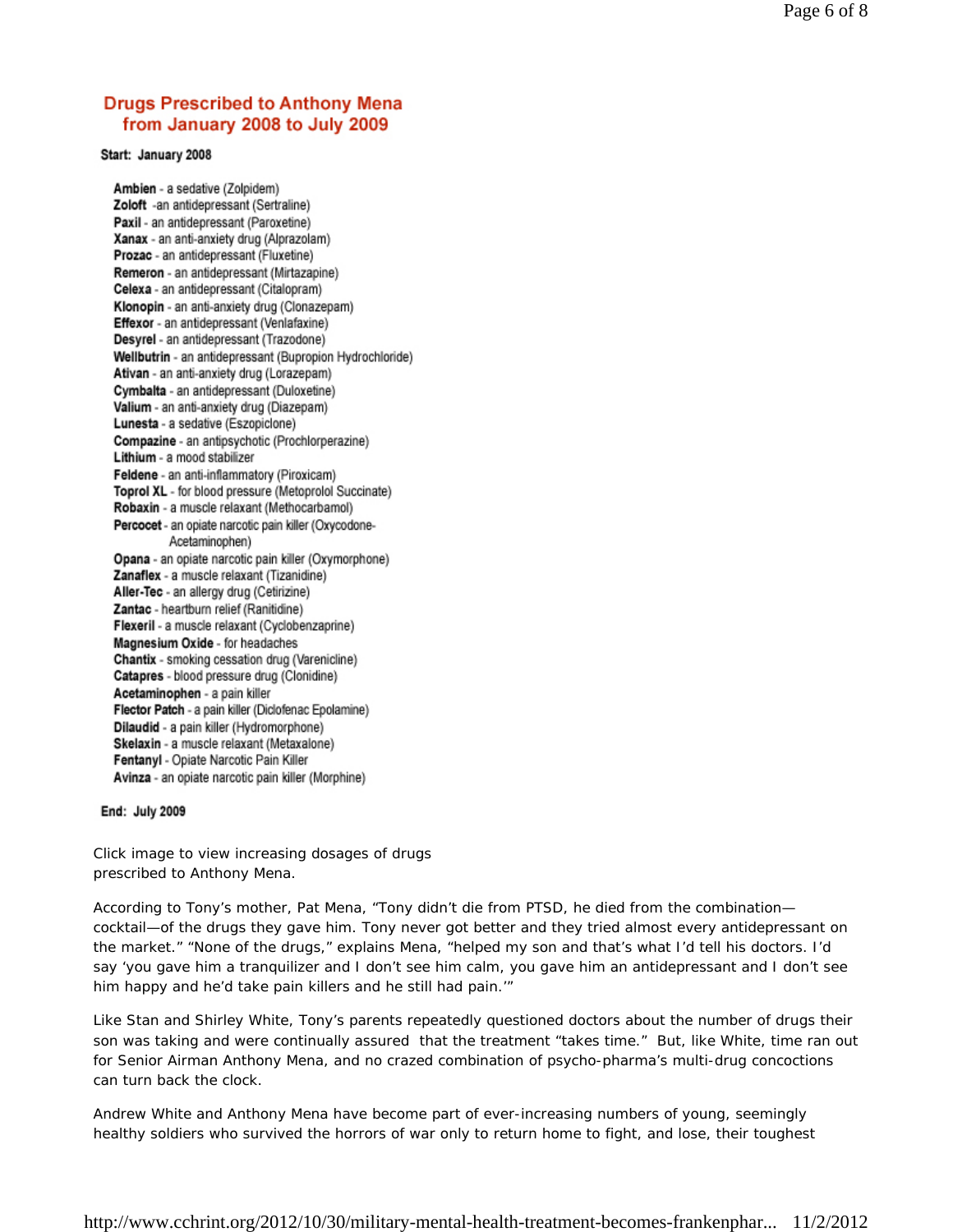battle. Their deaths were not suicides. Rather, they are among a growing list of sudden deaths among military personnel, which many believe is due to sudden cardiac arrest brought on by the drug cocktails being prescribed. Fred Baughman Jr., MD has been researching these questionable deaths and believes the few that are known are just the "tip of the iceberg."

There have been a number of peer-reviewed papers regarding the increased risks of sudden cardiac arrest deaths associated with antipsychotics and antidepressants. Baughman looked into the fatal heart attacks of four soldiers who died in their sleep. All four soldiers were given Seroquel, Paxil and Klonopin for treatment of PTSD—all in their twenties, no signs of suicide or drug overdose. According to Baughman, "antipsychotics and antidepressants alone or in combination, are known to cause Sudden Cardiac Death [SCD]."

"The drugging in the military doesn't make any sense," says Baughman. "When we get information from the families," explains Baughman, "we're finding that these guys are on five to fifteen different drugs at any one time. If these soldiers are dying from these drugs and the military is refusing to cut back on the drugs, this is scandalous. I think they are just calling these sudden cardiac arrests suicides and I don't think we've begun to see the true numbers."

Baughman continues to research SCD data and is working with families whose sons and daughters have fallen victim to the multi-drug cocktail experiment. "The military," says Baughman, "has to come clean on these deaths." The families of the fallen also want answers and are working to bring the issue to the forefront.

Both the White and Mena families feel a responsibility to their sons to warn others about their experiences within the military mental health system. With the hope that the story of Tony's downward spiral will help others, Pat Mena has written a book titled,

*You'll Be Fine, Darling: Struggling With PTSD After Trauma of War.* The Whites are vocal opponents of the excessive drugging and have lobbied Congress about the dangers of the psychiatric medications being prescribed to the nation's troops.

One can only admire the courage of these families and hope that with their voices fighting on their behalf, other warriors will be spared the nightmare that is this horrific pharmacological experiment. The military is a powerful family and they take care of their own.

Perhaps it is time for them to sever their ties to the psycho-pharma community, reconsider the benefit of modern day pharmacological experimentation and heed the dire warning to Mary Shelley's, Dr. Frankenstein… "You have created a monster, and it will destroy you."

*Kelly Patricia O'Meara is an award winning investigative reporter for the Washington Times, Insight Magazine, penning dozens of articles exposing the fraud of psychiatric diagnosis and the dangers of the psychiatric drugs – including her ground-breaking 1999 cover story, Guns & Doses, exposing the link between psychiatric drugs and acts of senseless violence. She is also the author of the highly acclaimed book, Psyched Out: How Psychiatry Sells Mental Illness and Pushes Pills that Kill. Prior to working as an investigative journalist, O'Meara spent sixteen years on Capitol Hill as a congressional staffer to four Members of Congress. She holds a B.S. in Political Science from the University of Maryland.*

[1] David M. Benedek, M.D.; Matthew J. Friedman, M.D., Ph.D.; Douglas Zatzick, M.D.; Robert J. Ursano, M.D., "Guideline Watch (March 2009): Practice Guideline for the Treatment of Patients With Acute Stress Disorder and Posttraumatic Stress Disorder," APA Practice Guidelines, PsychiatryOnline, http://psychiatryonline.org/content.aspx?bookid=28&sectionid=1682793.

l,

[2] Matthew J. Friedman, MD, PhD, "Pharmacologic Management of Posttraumatic Stress Disorder," Primary Psychiatry, 2003;10(8):66-68, pp. 71, http://www.primarypsychiatry.com/aspx/article\_pf.aspx?articleid=1237.